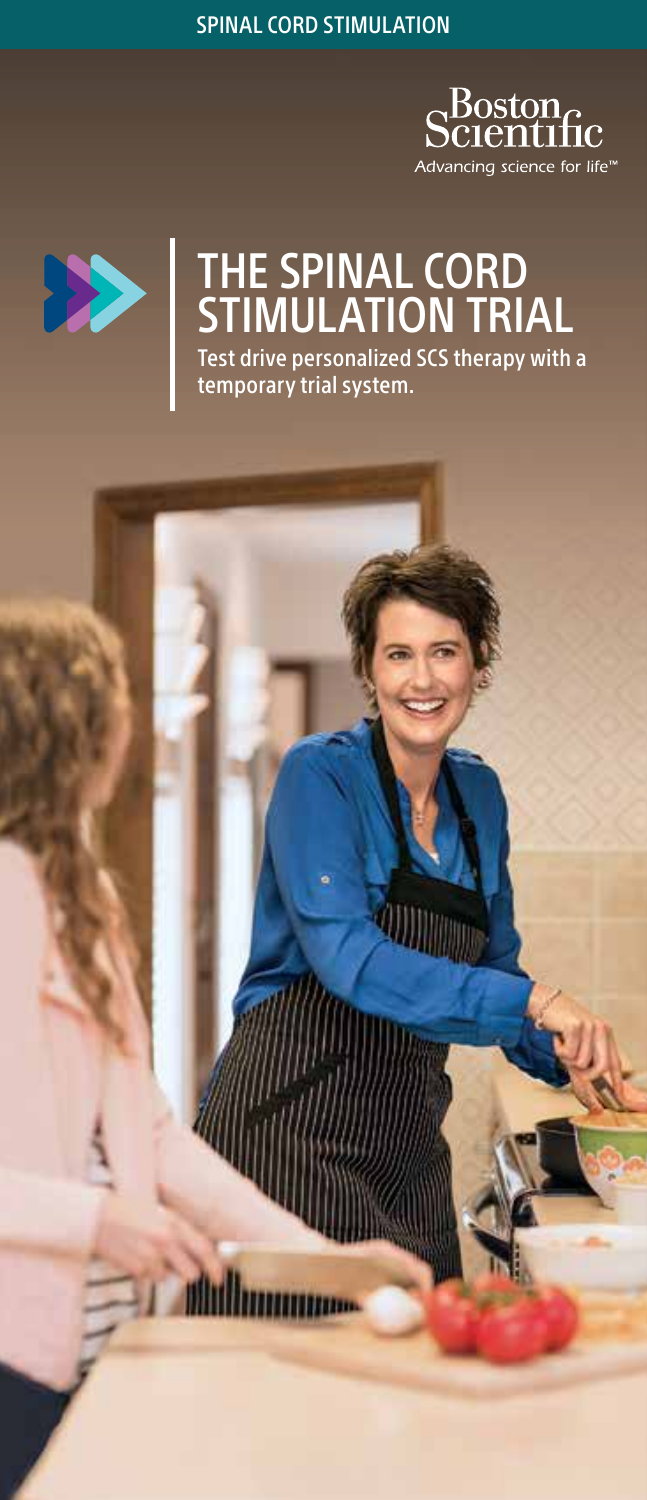"The option to have a trial was almost like a security blanket, because I knew it wasn't going to be permanent." - KAREN M.

# Understanding Your SCS Trial

# Test drive our therapy – and our patient care

Before getting a Boston Scientific Spinal Cord Stimulator (SCS) system, the SCS trial lets you see how the therapy works for you:

- The trial uses a temporary trial system
- It usually lasts from 3 to 7 days
- It is completely reversible, with no long-term commitments

You'll also have a chance to see what kind of support you can expect from Boston Scientific:

- Patient Care and Education Specialists to answer questions and help you prepare
- The groundbreaking mySCS™ app to help you set goals and track progress
- A Boston Scientific Clinical Specialist to help you before, during, and after the trial to help make your experience as successful as possible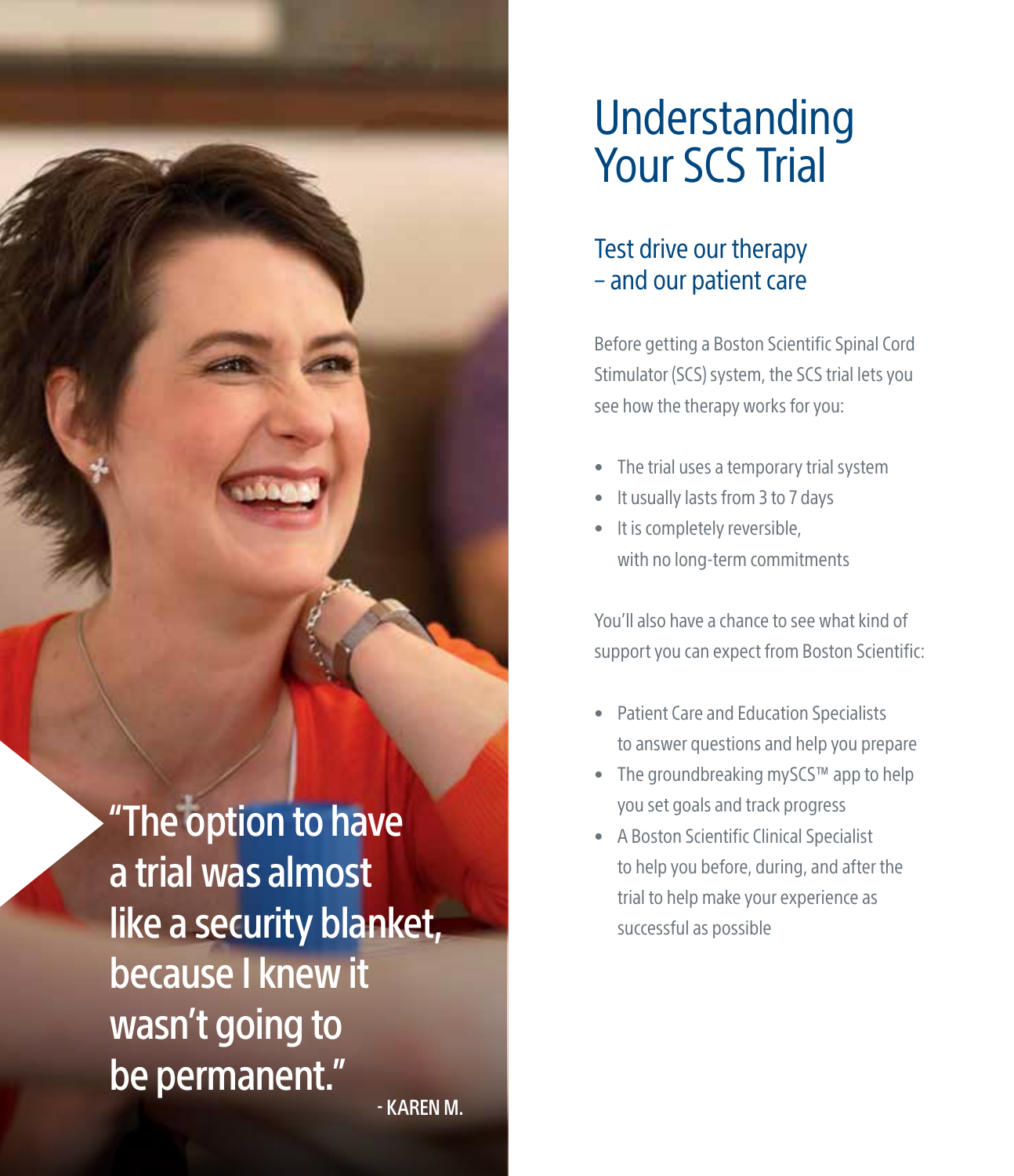"I took my SCS on a test drive and walked around the zoo. It was the first time in years I didn't have to stop every 10 to 15 feet." - MARY M.

# Preparing for Your Trial

# Plan ahead with these simple steps

Before your trial begins, talk to your Pain Management Specialist about what to expect from the trial process. A Boston Scientific Clinical Specialist will also be available before, during, and after the trial to provide help and support.

### Here are a few things you can do to prepare:

- Consider scheduling your trial during a time when you don't have any big events or work commitments.
- Rearrange kitchen and bathroom items so everything you need is within reach.
- Make sure you have plenty of comfortable, loose-fitting clothing, and consider footwear you can easily slip on and off.
- Talk to your physician and Clinical Specialist ahead of time about any activities you'd like to try during the trial.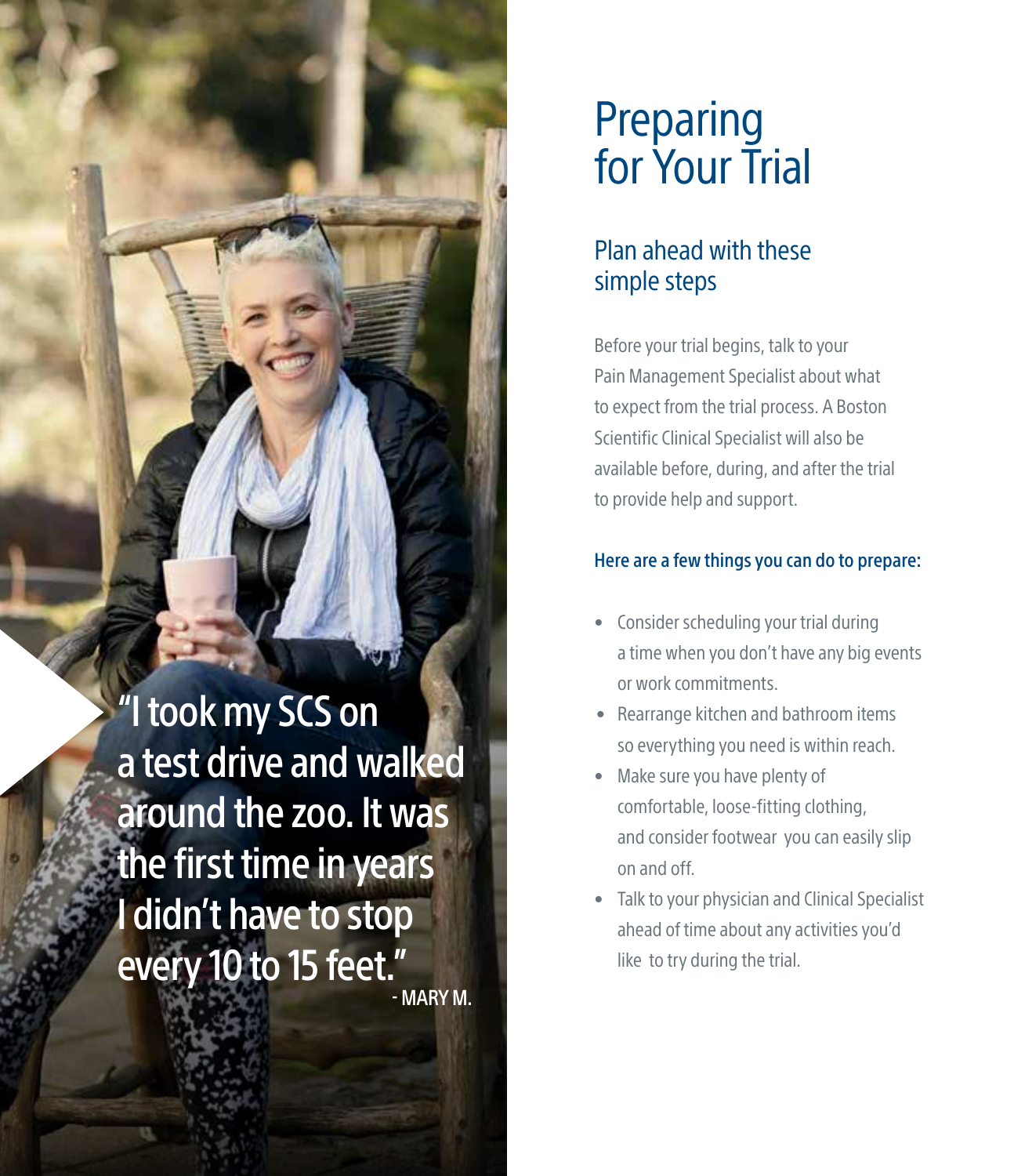

# Using the Boston Scientific mySCS App

# Track your progress and get access to your care team

If you have a smartphone or tablet, be sure to download Boston Scientific's mySCS™ app. This free app is intended to help you have the best possible SCS trial experience.

### During the trial, use the mySCS app to:

- Set your personal goals and track your progress
- Get instant access to essential information
- Connect directly to your care team



*The mySCS app is designed to be simple to use. Your Boston Scientific Clinical Specialist will help get you started.*

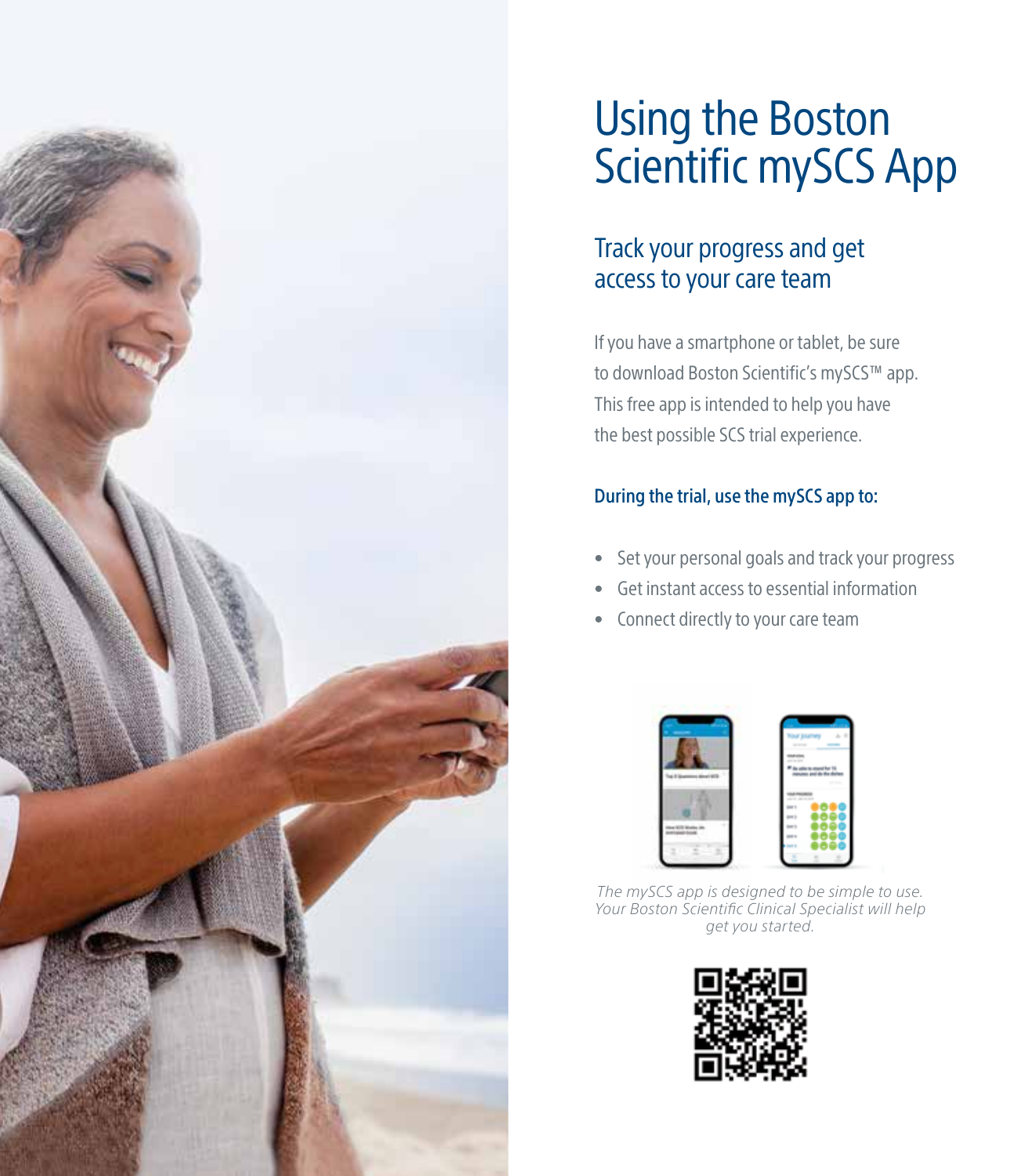# Beginning Your Trial

# Here's what to expect during the initial procedure

- Your physician places temporary leads in your back with a simple procedure similar to an epidural injection.
- The leads are connected to an External Trial Stimulator (ETS), usually worn on your waist. This device sends mild electrical pulses through the leads to nerves in your back, interrupting pain signals en route to the brain.
- Your stimulator is programmed to personalize your therapy and your Clinical Specialist shows you how to make adjustments with the remote control.





*If you decide to proceed with a full implant after your trial, you will undergo a new procedure with a much smaller, implantable device.*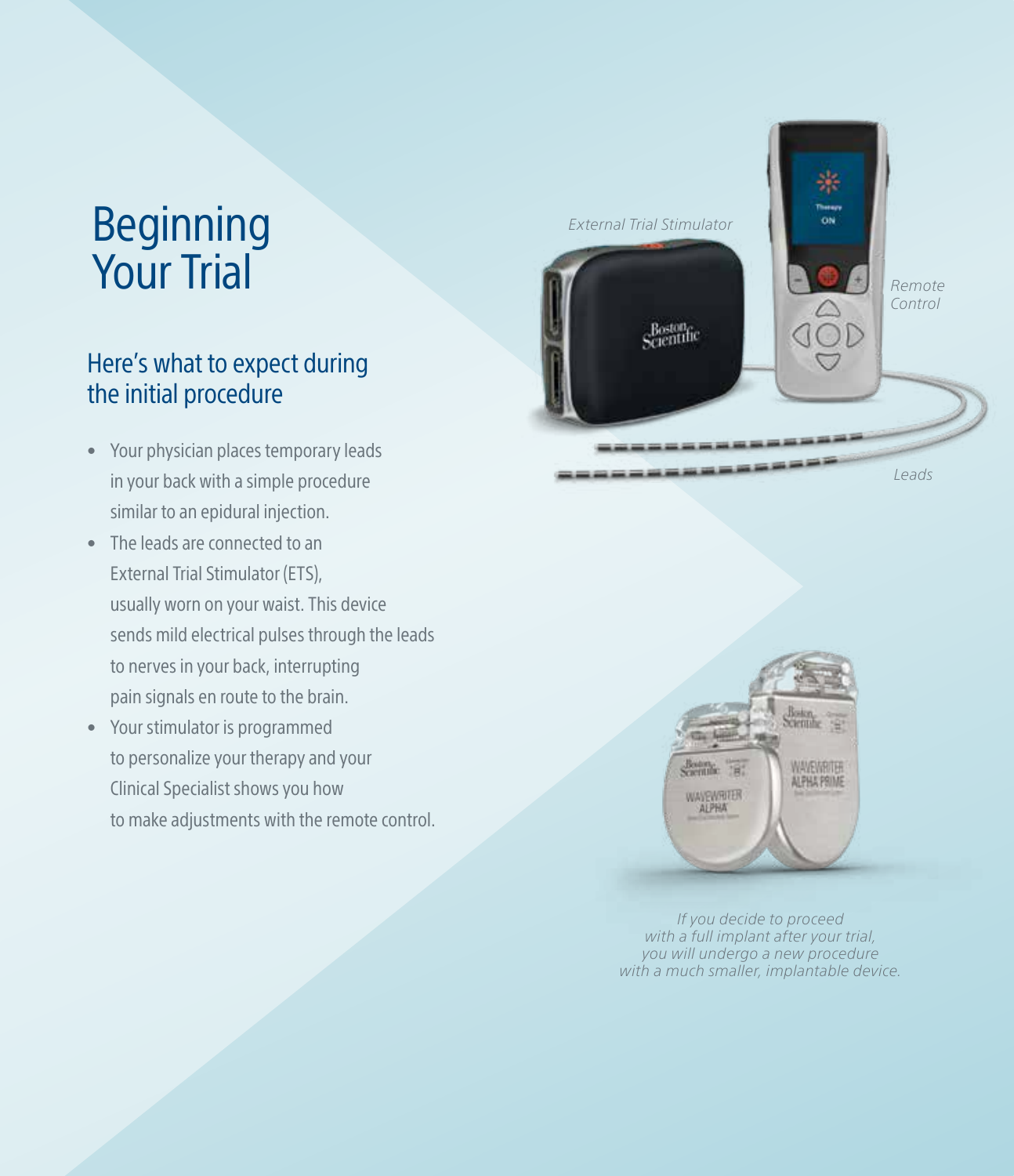

# Experiencing Your Trial

# See how SCS therapy relieves your pain

For the next 3-7 days, you'll discover what it is like to experience SCS.

### During your trial, be sure to:



Follow any instructions your physician gives you.



Avoid bending, lifting, or twisting, as these can cause your temporary leads to move out of place.



Avoid getting the External Trial Stimulator (ETS) wet. This means no swimming, bathing, or showering during the trial, although you will be able to take sponge baths. (There are no such restrictions with the implanted system.)



Keep a log of your experience in the mySCS™ app or on paper.



Share any feedback with your physician and Clinical Specialist.



Contact your Clinical Specialist anytime throughout the trial if you have questions or concerns.

At the end of the trial, your physician will remove the leads in a simple outpatient procedure.

- NEIL D.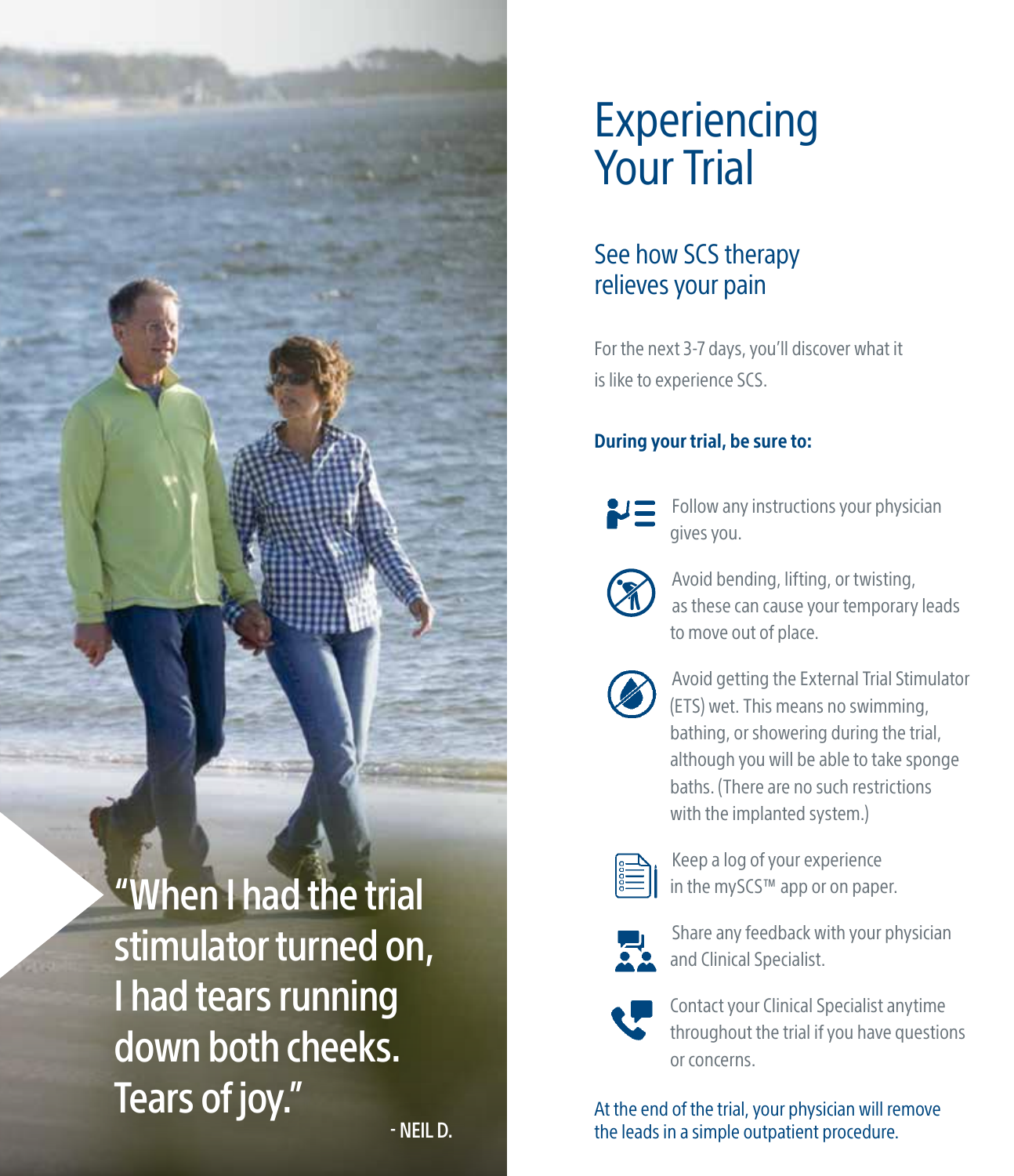

# Evaluating Your Trial

# What a successful SCS trial looks like

Your physician will review your trial with you to assess how effective it was. Just as your pain is unique, so is the relief you may experience with SCS therapy.

### SCS is generally considered effective if:

- Your pain is reduced by at least 50%
- You're able to get back to your daily activities
- Your need for pain medication is reduced
- You're able to relax and sleep better
- Your personal goals were achieved

# In a clinical study of patients who tried SCS<sup>1</sup>



90% decided to go ahead with the full implant



95% of those patients said they would recommend SCS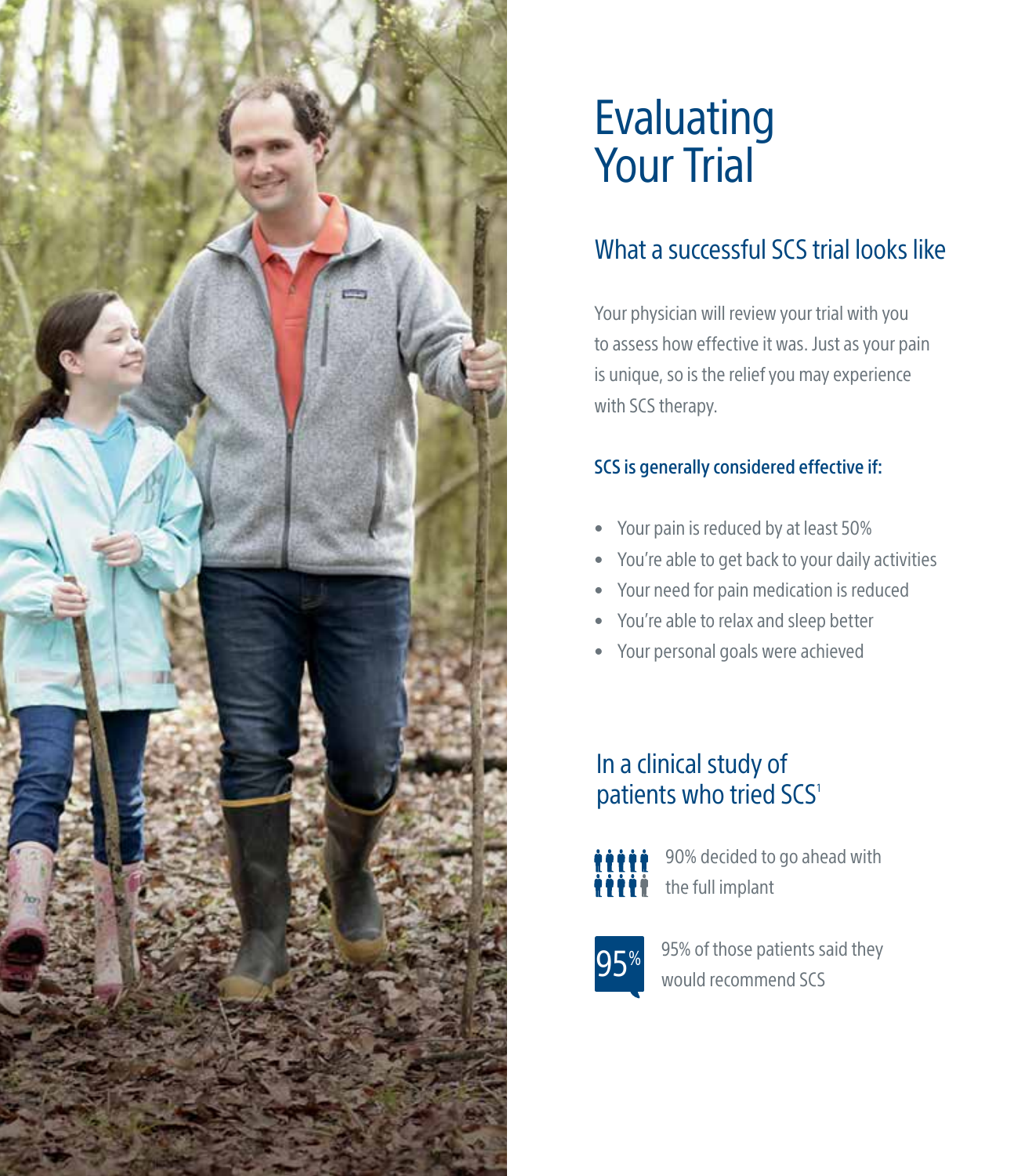# "After the second day

of my trial we scheduled the full implant. My success was that phenomenal." - MARY M.

# Taking the Next Step

# Learn how to make your pain relief permanent

After a successful trial, your physician will talk to you about moving forward with the implant procedure.



# Pain.com

Our website has videos and information on SCS and answers to commonly asked questions.



### Patient Ambassadors

Talk one-on-one with a real SCS patient about their personal experience with SCS. Call 1-800-819- 4727 to schedule a call.



# Boston Scientific Care Specialists

Our U.S.-based Care Specialists can be reached for information and support at 1-833-724-7311.



# mySCS app

The mySCS™ app includes useful articles and information on SCS therapy.